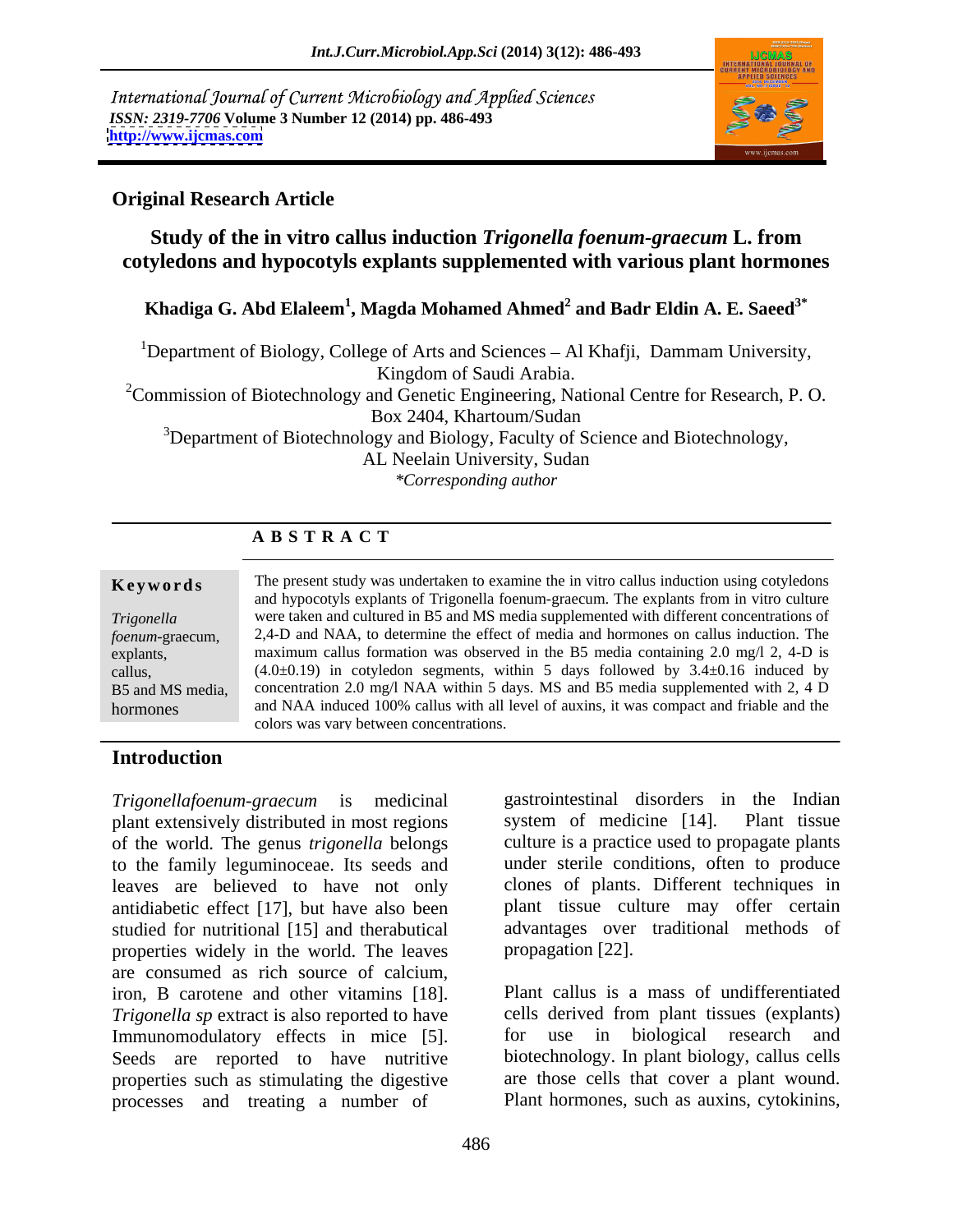choline and trigonelline [16] incubation room. Contained two type of

Galactagogue in fenugreek seeds are used to increase milk supply in lactating women [3]. used for digestive system attractions, and

The seeds of *T.graecum* used in this study

alcohol for 1min, then it washed quickly 5.25% of sodium hypochlorite) with few drops of liquid soap (tween twenty). Finally the seeds were culture on [18] MS media **Effect of Explants and Auxin on MS** composed of Macro, micro elements,  $30g/l$  Media and B5 Media sucrose and 7g/l agar. The pH adjusted to  $5.8 \pm 0.02$ . And B5 medium composed of 5.8±0.02. And B5 medium composed of Cotyledons and hypocotyls segments which Macro, micro elements, 20 g/l sucrose and 7.0g /l agar. The pH adjusted to5.5±0.02 in a culture bottle (5x9 cm) containing 25 ml of MS media prepared by adding basal MS media and B5 media, four explants jar medium salt+ 30 g/l sucrose and7.0g/l agar fortified with different concentrations of 2,4-

and gibberellins, are supplemented into the as given in section 3.2.1.1; the pH of media medium to initiate callus formation or was set at 5.8±2. For B5 media the somatic embryogenesis [10]. components as given in section 3.2.1.2 were Fenugreek seeds have been extracted for 5.5  $\pm$ 0.02. Agar was added, and then melted Polysaccharide, galactomannan, different and dispensed in the tissue culture jars. saponins such as Diosgenin, yamogenin, These jars were then autoclaved at 121ºC for mucilage, volatile oil and alkaloids such as 15 minutes at 15 psi, and stored at Fenugreek seeds mixed with yogurt are used (2, 4-D), naphthalene acetic acid (NAA). 50 as a conditioner for hair. Seeds are used for mg of the powder of 2, 4-D dissolved in 0.5 making oily pickles in South Asia. ml of 1N NaOH, then heated and the volume The T. *foenum*  $-graecum$ ) has many stock for use. The final Concentration is: 1.0 traditional uses in Sudan country, like it mg/ml.50 mg of the powder of NAA was many other extra uses [7]. NaOH, then heated and the volume was **Materials and Methods** water stored in a refrigerator as stock for use. The final Concentration is: 1.0 mg/ml.<br>Seed Material used and the pH of the medium was set at incubation room. Contained two type of auxins 2, 4, - dichlorophenoxy acetic acid was made up to 50 ml with sterilized distilled water stored in a refrigerator as weighed and dissolved in 0.5 ml of 1N made up to 50 ml with sterilized distilled water stored in a refrigerator as stock for use. The final Concentration is: 1.0 mg/ml.

### **Source of Explants**

were purchased from the local market Cotyledons and hypocotyls were obtained healthy and uniform, Khartoum in Sudan. from one week old in vitro micro plants **Seed surface sterilization medium and growth regulator's** supplemented with 20 g/l sucrose and 7 g/l Seeds free of injuries were washed under 0.1 N NaOH or 0.1 N HCL before adding running tap water, then treated with 70% agar, the agar was melted by heating and the with sterile distilled water, then sterilized for then autoclaved. All cultures were incubated 15 min in 15% Clorox solution (containing at 25±2°C under cool white fluorescent lamp above for callus induction. B5 medium were used for all callus induction experiments and agar and the pH was adjusted to  $5.5\pm2$  with medium was dispensed into culture jars, and at 16h light and 8h dark.

# **Media and B5 Media**

used for callus induction were inoculated in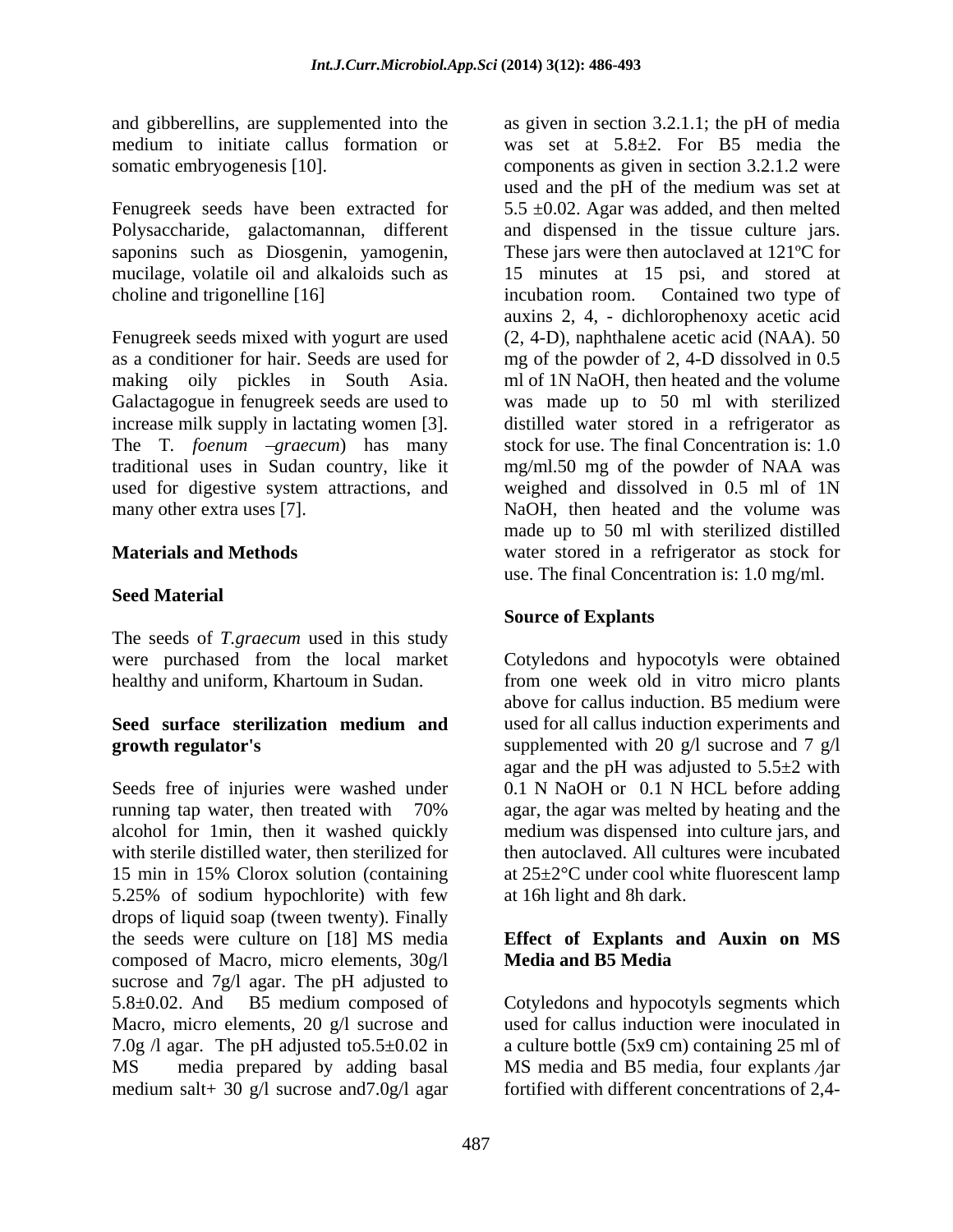D and NAA (0.0, 0.5, 1.0, 1.5, and 2.0 which include day of callus initiation, callus

Different auxins namely  $(2, 4-D, NAA)$  with [21]. different concentrations for each one  $(0.0, 1)$ 0.5, 1.0, 1.5, and 2.0 mg/l) were tested to **Preparation and effect of explants type:** evaluate their effects on callus induction from cotyledons and hypocotyls of the Both hypocotyls and cotyledon explants, *T.graecum* on Cotyledon segments were cut from ten-day-old seedlings, were tested off about 0.5 cm; while hypocotyls segments using the two of hormones and the two types were cut off about 1.0 - 2.0 cm, then of explants showed comparable results in cultured in Murashige and Skoog (MS) their capacity to initiate shoots in a given medium, (B5) medium supplemented by concentration/combination of growth different hormones media. For each treatment four explants  $/ar$  were used, all in

as their interaction on the number of segments although sometimes non-Duncan's Multiple Range Test using SPSS

### **Results and Discussion:**

# **germination:**

The present study of *Trigonellafoenum graecum* with two types medium (MS) 2, 4-D and NAA was initiated after 12 days

mg/l). Cultures were maintained in a growth auxins namely (2, 4-D, NAA) and different room at 25±2°C. Callus induction observed concentrations for each one (0.0, 0.5, 1.0, regularly. The final data was documented 1.5, and 2.0 mg/l) tested and showed in percentage, callus color, callus texture and induction from cotyledons and then cultured callus degree. in Seed germination rate is an important **Effect of Explants and Auxin on Callus** and is particularly useful when there is a **Induction on MS Media B5 Media:** need to submit a uniform set of seedlings to medium [11], (B5)[8] additional to Different plate(1);to evaluate their effects on callus factor for establishing plant tissue culture a treatment or to a series of experiments [21].

concentration/combination of growth regulator (Table 1).

B5 media. All cultures were incubated at Results in Table (1) also showed that the  $25\pm 2$ °C. The final data was documented effect of different concentrations of the two which include day of callus initiation, callus types of the hormones 2. 4-D and NAA percentage, callus color, callus texture and auxin on the percentage of callus induction callus degree. of *T. graecum L.* explants after three weeks, **Statistical Analysis:** hypocotyls explants induced by NAA auxin, Two-way Analysis of Variance (ANOVA) the percentage of callusing was 100% by was used to analyze the effects of genotype two auxin concentrations level. However, and the concentrations of the PGRs as well the same thing happened in cotyledons stem hormones. The means were compared by significant, in the explants, cotyledon and v. 16.0 package software. percentages of callusing this consistent with using hypocotyls and leaves explants. The were initiated callus after six days only and the percentage of callusing was 100% by segments although sometimes non hypocotyls explants showed the highest [20]. Inconsistent with this, [2].

### **Effect of two medium on** *T.graecum* **seed Effect of growth regulators on texture and color of explants**

Figure (1); showed the color obtained from *T.-graecum* in MS medium supplemented by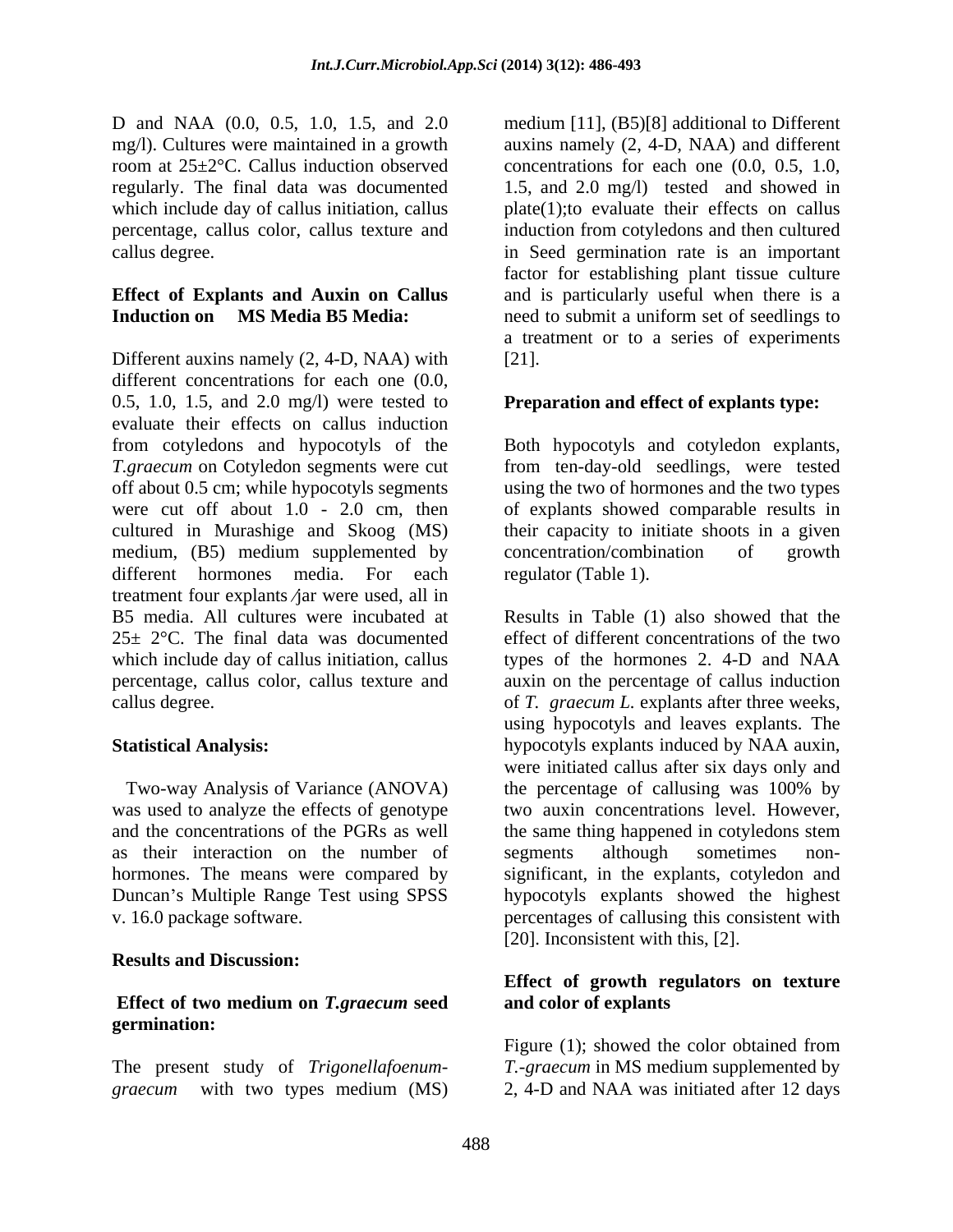from culturing, they gives the various callus

and MS medium supplemented with NAA for callus induction color. Also I agree with [5] in using MS medium supplemented with

through the observation data explain: Callus

induction color was recorded in cotyledon, supplemented by 2, 4- D were initiated after hypocotyls segments (90%, 70) as yellow- 5 days from culturing. The maximum callus green, yellowish and white respectively, this degree was recorded in cotyledon segments, agree with [9] and it was 4.0 by the concentration 2.0, and I agree with [4] in using cotyledon explants hypocotyls segments and it was 1.9 by the induced from *T.graecum* in B5 medium the minimum callus degree was recorded in concentration 0.5.

2, 4 –D for callus induction color. The color *T.graecum in* B5 medium supplemented by of callus was varying among different NAA was initiated after 5 days from concentrations of hormones, and the texture culturing. The maximum callus degree was was compact in the cotyledon segments, and recorded in cotyledon segments, and it was friable in the hypocotyls segments. 3.4 by the concentration 2.0, and the The results in figure (2) showed that callus hypocotyls segments, and it was 1.8 by the generation increased significantly (<0.05) concentration 0.5 (see figure .3). These Figure (3); Callus induction obtained from minimum callus degree was recorded in result are in line with the results of [12].

|                | $2,4$ D           |            |                                                                |                |                    |  |
|----------------|-------------------|------------|----------------------------------------------------------------|----------------|--------------------|--|
| Growth         | <b>Explants</b>   | % of       | callus(Means $\pm$ SE)(B5)   callus(Means $\pm$ SE)(MS)   Mean |                |                    |  |
| regulators     |                   | callusing  |                                                                |                |                    |  |
| mg/l           |                   |            |                                                                |                |                    |  |
| <b>CONTROL</b> |                   | 000        | $0.0{\scriptstyle \pm0.0}$                                     | $0.0{\pm}0.0$  | $0.0{\pm}0.0$      |  |
| 0.5            |                   | <b>100</b> | $1.6 \pm 0.22$                                                 | $3.0 \pm 0.24$ | $2.3 a \pm 46 a$   |  |
| 1.0            | Cotyledon         | 100        | $1.3 \pm 0.15$                                                 | $3.8 \pm 0.29$ | 5.1 a $\pm 0.44b$  |  |
| 1.5            |                   | <b>100</b> | $1.4 \pm 0.16$                                                 | $2.2 \pm 0.14$ | $3.6a \pm 0.30a$   |  |
| 2.0            |                   | 100        | $1.4 \pm 0.16$                                                 | $4.0{\pm}0.19$ | 5.4 a $\pm 0.35$ b |  |
| <b>CONTROL</b> |                   | 000        | $0.0{\scriptstyle \pm0.0}$                                     | $0.0{\pm}0.0$  | $0.0{\pm}0.0$      |  |
| 0.5            | <b>Hypocotyls</b> | <b>100</b> | $1.0{\scriptstyle \pm0.0}$                                     | $1.9 \pm 0.23$ | 2.9 a $\pm 0.23$ b |  |
| 1.0            |                   | <b>100</b> | $1.0 + 0.0$                                                    | $2.3 \pm 0.30$ | $3.3 b \pm 0.3 b$  |  |
| 1.5            |                   | <b>100</b> | $1.0 + 0.0$                                                    | $2.6{\pm}.16$  | $3.6a \pm 0.16a$   |  |
| 2.0            |                   | <b>100</b> | $1.4 \pm 0.16$                                                 | $2.5 \pm 0.17$ | $3.9 a \pm 0.33 b$ |  |
|                | NAA               |            |                                                                |                |                    |  |
| <b>CONTROL</b> |                   | 000        | $0.0{\scriptstyle \pm0.0}$                                     | $0.0{\pm}0.0$  | $0.0{\pm}0.0$      |  |
| 0.5            |                   | <b>100</b> | $1.2 \pm 0.13$                                                 | $1.6 \pm 0.16$ | $2.8 b \pm 0.29 a$ |  |
| 1.0            | Cotyledon         | <b>100</b> | $1.4 \pm 0.16$                                                 | $3.2 \pm 0.25$ | 4.6 b $\pm 0.4$ b  |  |
| 1.5            |                   | <b>100</b> | $1.4 \pm 0.16$                                                 | $2.6 \pm 0.16$ | 4.00 b $\pm 0.32a$ |  |
| 2.0            |                   | <b>100</b> | $1.2 \pm 0.13$                                                 | $3.4 \pm 0.16$ | 4.6 a $\pm 0.29$ a |  |
| <b>CONTROL</b> |                   | 000        | $0.0{\scriptstyle \pm0.0}$                                     | $0.0{\pm}0.0$  | $0.0{\pm}0.0$      |  |
| 0.5            |                   | <b>100</b> | $0.5 \pm 0.16$                                                 | $1.8 + 0.25$   | $2.3 b \pm 0.41 a$ |  |
| 1.0            | <b>Hypocotyls</b> | 100        | $0.5 \pm 0.16$                                                 | $2.8{\pm}0.20$ | $3.3 a \pm 0.36 a$ |  |
| 1.5            |                   | <b>100</b> | $0.5 \pm 0.16$                                                 | $2.4 \pm 0.16$ | 2.9 b $\pm 0.32$ b |  |
| 2.0            |                   | <b>100</b> | $0.5 \pm 0.16$                                                 | $2.7 \pm 0.15$ | $3.2 \pm 0.31$     |  |

**Table.1** Effects of different concentrations of 2, 4-D, and NAA hormones on MS and (B5) medium on the induction of callus of *T. graecum* L. explants

\* Means with different letters are significantly different at  $p = 0.05$ .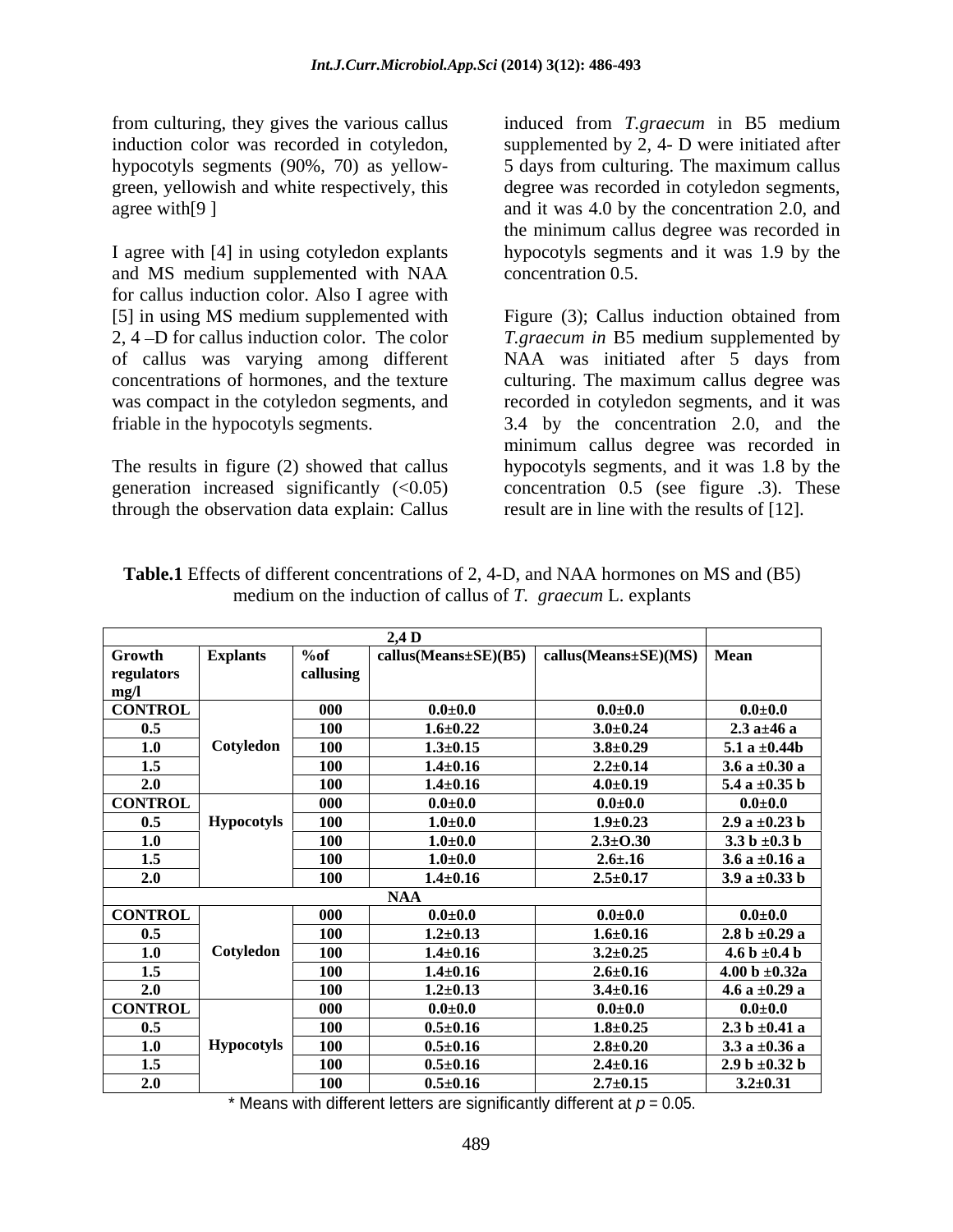

**Fig.1** Callus induced from *T. graecum* L. explants with different concentrations of 2,4-D, and NAA hormones on MS

**Fig.2** Callus induced from *T. graecum* L. explants with different concentrations of 2,4-D, and NAA hormones on B5



**Figure.3** Callus induction from cotyledon segment by 2,4D at 0.5 mg/l concentration on B5 media

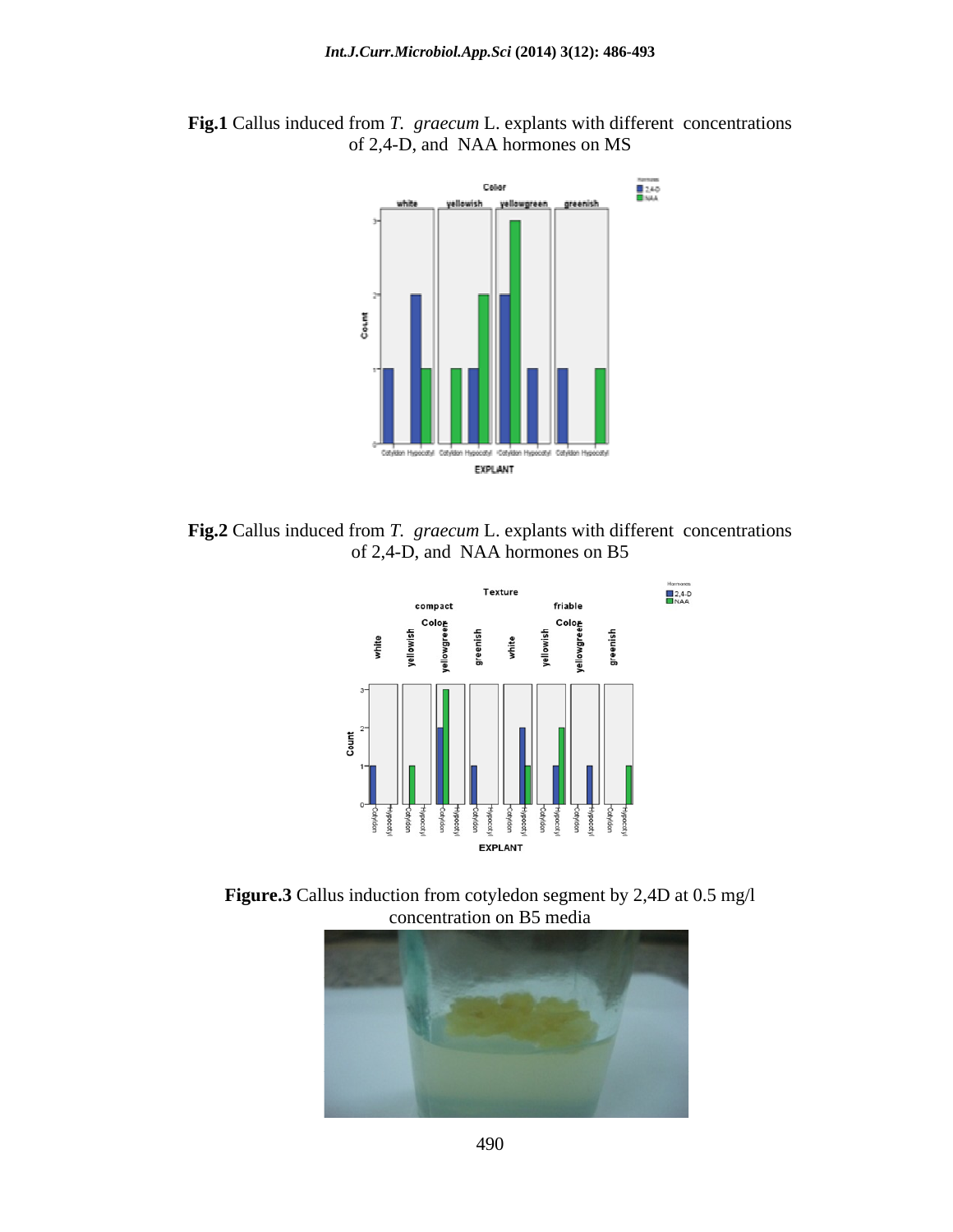

 **Figure.4** Effect of Explants and Auxins on Callusing Day on B5 Media

**Figure.5** Effect of Explants and Auxins on Callusing Day on MS Media



*T.graecum in* MS medium supplemented result are in line with the results of [13]. by NAA was initiated after 5 days from culturing. The maximum callus degree

Figure (4); Callus induction obtained from concentration 0.5 (see figure .4). These

was recorded in cotyledon segments, and it *T.graecum in* MS medium supplemented was 3.4 by the concentration 2.0, and the by NAA was initiated after 5 days from minimum callus degree was recorded in culturing. The maximum callus degree hypocotyls segments, and it was 1.8 by the was recorded in cotyledon segments, and it Figure (5); Callus induction obtained from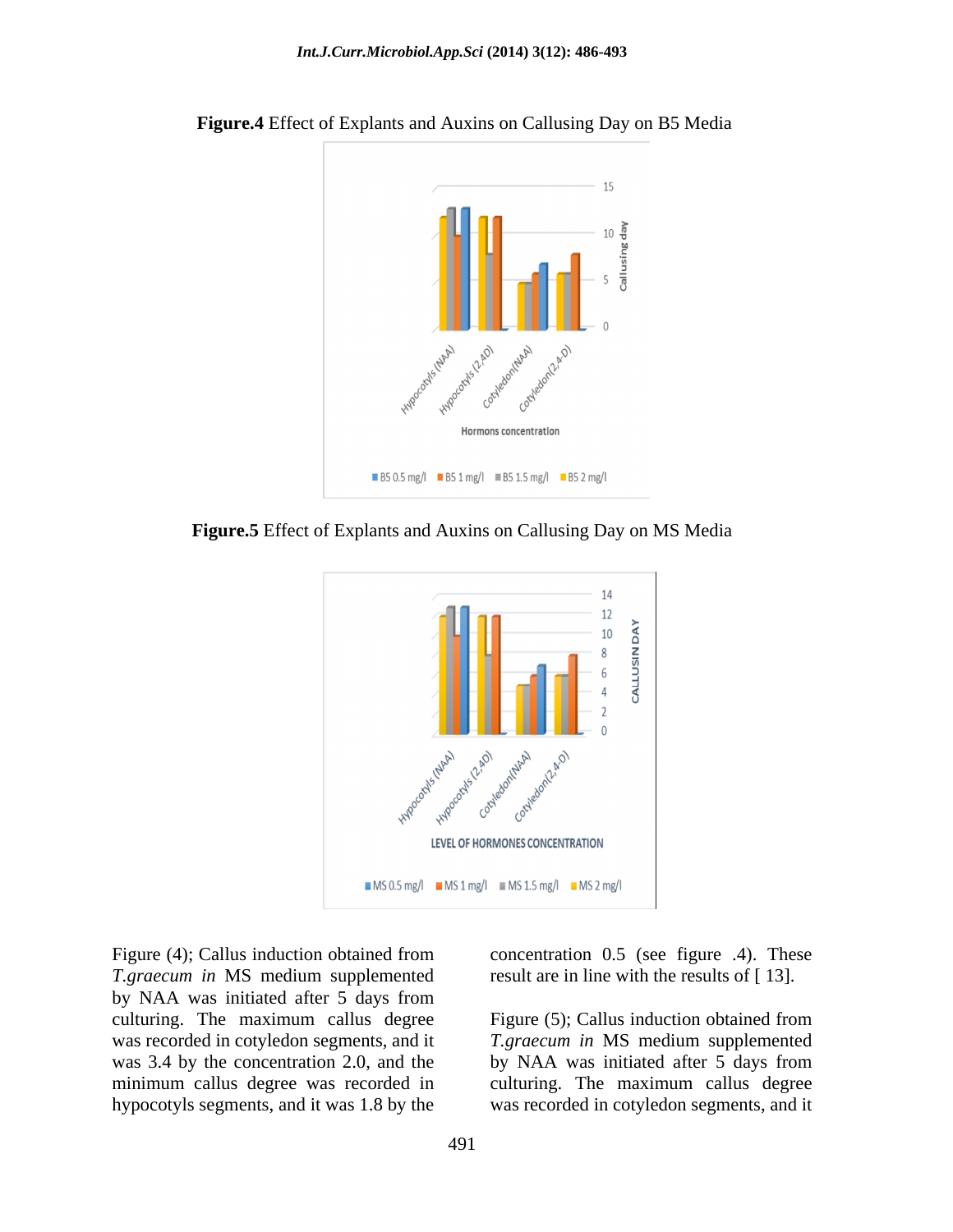was 3.4 by the concentration 2.0, and the Conservancy.  $7(3 \& 4)$ :  $27-30$ . hypocotyls segments, and it was 1.8 by the concentration 0.5 (see figure .5). I agree TU, Khan A, Ali M (2013). The with [21] in using hypocotyls explants and Comparative Free Radical MS medium supplemented with NAA for callus induction color. Also I agree with [7] in using MS medium supplemented with NAA for callus induction color.

The best sterilization way for VAIDYANATHAN C. S. (1979). *Trigonellafoenum-graecum* seeds was recorded by Clorox 15% for 15 minutes. The maximum callus degree  $(4.0\pm0.19)$  Germinating Seeds of Trigonella was recorded by cotyledon segment Foenumgraeceum and its Callus. J. cultured in B5 media, supplemented with 2, 4-D at concentration 2.0 mg/l, within 5 [5]Bin-Hafeez B, Haque R, Parvez S, days. Pandey S, Sayeed I, Raisuddin

The minimum callus degree  $(0.5\pm0.16)$  Effects of Fenugreek was recorded by hypocotyls segment (Trigonellafoenumgraecum L.) cultured in MS media, supplemented with NAA by all the concentrations.

callus percentage with all concentration of auxin, texture of callus is compact with all cotyledon segments and friable with hypocotyls, and the colour was vary due to type and concentration of auxin . The RAPD Markers BMC Plant

- [1]Aasim M, Nazim H, Ejaz M, Zubair U (2013) In vitro Callus induction of<br>M. Hussain N. Hussain S. B. Saeed Fenugreek (Trigonellafoenum-M, Hussain N, Hussain S B, Saeed cytokinins. African Journal of Biotechnology Vol. 9(42), pp. 7174-
- [2]Acharya S N, Thomas J E, Basu S K )2006(.Fenugreek: an "old world"

- minimum callus degree was recorded in [3]Arfan M, Gul S, Usman R, Khan A, Rauf A, Muhammad N, Ali Shah S U, Khan A, Ali M (2013). The Comparative Free Radical Scavenging Effect of Trigonella foenum- graecum, Solanum nigram and Spinacia oleracea. Academic. J. of Plant Sci. 6 (3): 113-116.
	- [4]ASHA P. K., SHAILA M. S. and VAIDYANATHAN C. S. (1979). Effect of Phytohormones on Nuclear RNA Synthesis in Germinating Seeds of Trigonella Foenumgraeceum and its Callus. J. Biosci., Vol. 1, Number 3: 327–334.
	- S(2003). Immunomodulatory Effects of Fenugreek (Trigonellafoenumgraecum L.) extract in mice. Int. Immunopharmacol. 3: 257-265.
- MS and B5 media both produce 100% L.B., Ranjekar, P.K. and Gupta, [6]Dangi, R.S., Lagu, M.D., Choudhary, L.B., Ranjekar, P.K. and Gupta, V.S. (2004). Assessment of Genetic Diversity in Trigonella foenum graecumand **and** *graecumand* Trigonellacaeruleausing ISSR and RAPD Markers BMC Plant Biology.4:13.
- **References** [7]ELNour, Mawahib,E.M, Mohammed, S, Rafique T S and Sancak C (2010). In vitro shoot regeneration of with Different Auxins<br>
fenuareak (Trigonallafoenum Concentrations. AGRICULTURE fenugreek (Trigonellafoenum graecum L.) using different AN D BIOLOGY JOURNAL OF A by the consertation 2.0, and the conservancy).7 (3 & 4): 27 -30.<br>
approximately, and a state of the state of the state of the state of the state of the state of the state of the state of the state of the state of the sta [7]ELNour , Mawahib,E.M , Mohammed, Lamia S. and.Saeed. Bader Eldin A. ( 2013) In vitro Callus induction of Fenugreek (Trigonellafoenum graecumL.)Using Different Media with Different Auxins Concentrations. AGRICULTURE AN D BIOLOGY JOURNAL OF NORTH AMERICA .4 :(3) 243.251
	- 7179. (1968). Nutrient requirements of [8]Gamborg OL, Miller RA, Ojima K suspension cultures of soyabean root cells. Exp. Cell Res. 50: 151-158.
	- crop for the "new world". [9]Jongebloed, M. (2004). Coriander and [9]Jongebloed, M. (2004). Coriander and Fenugreek. p. 229-235. In S. Salvin